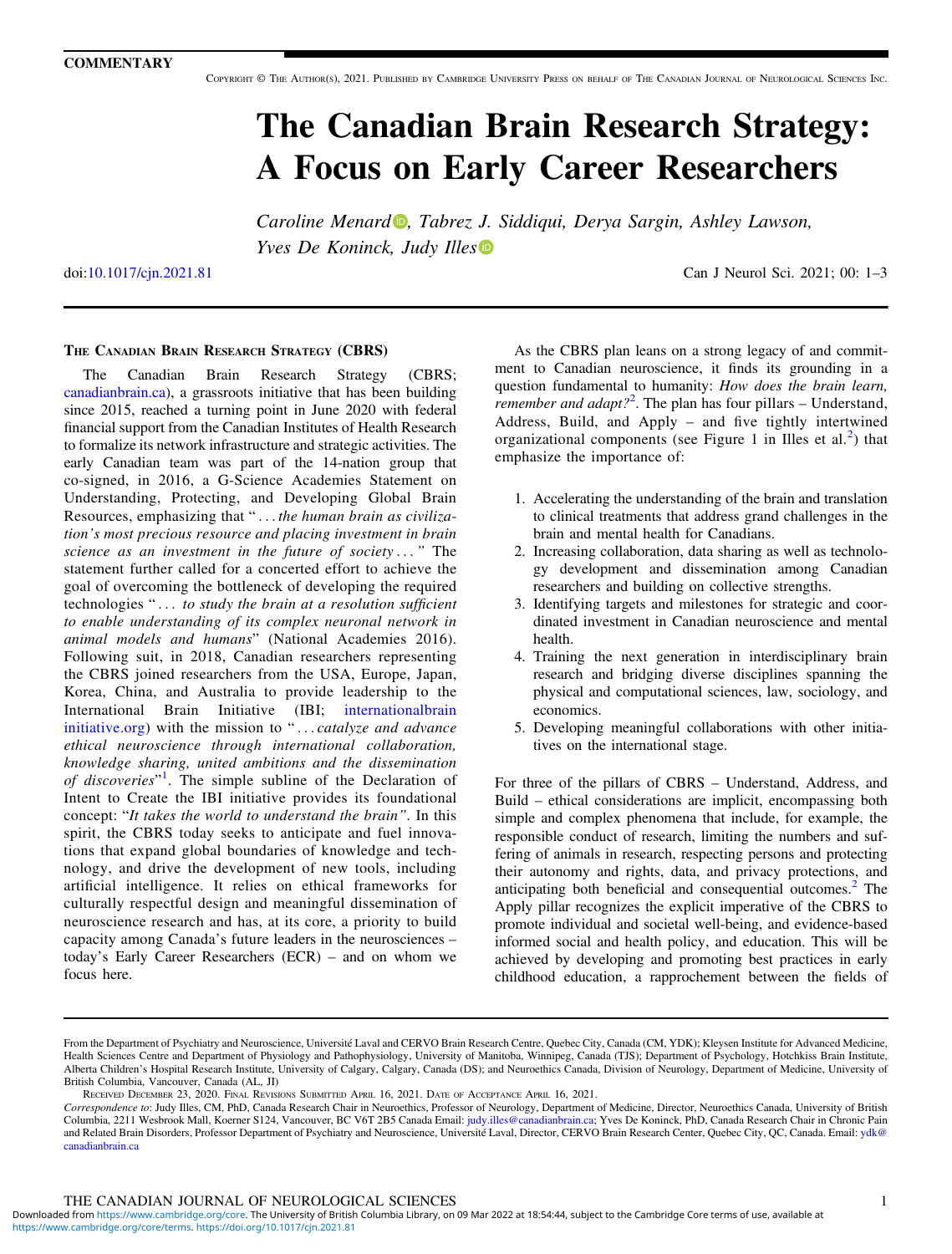

Figure 1: Key areas of discussion in CBRS early career workshops.

psychiatry and neurology, $3$  managing unexpected findings in research and clinical medicine that can pose unique human rights challenges, and navigating open science approaches in neurosciences (Canadian Open Neuroscience Platform; [conp.ca\)](http://www.conp.ca) and intellectual protections.[4](#page-2-0) All told, for neuroscientists across Canada, both the challenges and opportunities are immense.

## BUILDING CANADIAN CAPACITY AND LEADERSHIP

In late 2020, we gathered 48 ECRs from across the country, nominated by CBRS research leaders, to participate in 1 of the 2 launch online workshops. Most were at the assistant professor level, balanced for gender, at the time of the workshops; a few were recently tenured or promoted to the associate professor rank. Our goals were to initiate a discussion to: (1) identify attributes of Canadian neuroscience that stands out for them, and (2) define how the CBRS can best leverage and build on Canadian strengths to promote the leadership potential of this up-and-coming cohort. We transcribed the 3hrs of recordings, entered the text into NVivo (QSR 11), and used the word frequency function of the program to generate a word cloud of top areas of interest (Figure 1). Across the CBRS pillars, five were prominent: collaboration, inclusiveness, access, transdisciplinarity, and training.

## Collaboration

Collaboration was identified as one of the greatest strengths of the Canadian neuroscience community and a critical factor in facilitating innovation and success. In fact, participants described the collaboration as a critical driving factor for pursuing their careers in Canada. They spoke about pursuing leadership roles to promote collaborations both nationally and internationally, and to bridge basic and clinical science. They considered the requirement for new platforms aimed at bringing people together with the opportunity to discuss science and foster collaborations. In particular, they highlighted the opportunities afforded by new platforms for large team grants where the model of single or limited leadership is replaced by a model that embraces different researchers, especially ECRs, who are able to lead "different ideas of the same story". To promote this strength, CBRS is creating a repository of major Canadian brain initiatives that will document respective goals and priorities and highlight opportunities for leverage where redundancies exist. In the second phase of this mapping

project, the CBRS will expand the resource to include advocacy and philanthropic groups, further offering a resource database for partnership opportunities across multiple sectors.

## Inclusiveness

ECRs emphasized that the CBRS should be inclusive for people of all geographic, cultural, and disciplinary backgrounds, and use the broadest definition of neuroscience to embrace this goal. In this context, they emphasized the importance of recognizing diverse but complementary research principles, methods, goals, and even approaches to knowledge translation. Current efforts by the CBRS to understand the landscape of gaps in inclusiveness today (Illes et al., EDI in neuroscience: The data needed for course correction, in preparation), particularly with respect to Indigenous, Black, and other minorities, ECRs and trainees, will set the stage for dedicated programmatic initiatives in capacity building in graduate education, outreach to youth, and career mentoring.

## Access

Access to new platforms that allow for open discussions and data sharing are critical to the future of ECRs in neuroscience. ECRs recognized that substantial high-quality data are being gathered across the Canadian universities and institutes today, but highlighted that better data coordination strategies at the national level are necessary to help position Canada internationally as a leader in open science. They also emphasized the importance of access in the context of the role that the CBRS has in training and facilitating for them opportunities for public engagement, raising awareness of neuroscience through mainstream and social coverage, and attracting new funding. These goals will be achieved by reinforcing and growing the important relationship of CBRS with the science journalism community to bolster public awareness, and through communication skills training for CBRS researchers.

# **Transdisciplinarity**

ECRs emphasized that cutting-edge research is important for career advancement, while acknowledging the complexities involved in weaving together and navigating different facets of research in neuroscience. They appreciate having been trained in an environment where transdisciplinarity is embraced and increasingly recognized as a requirement and necessary for innovation. The Strategic Innovation Fund [\(https://www.ic.](https://www.ic.gc.ca/eic/site/125.nsf/eng/home) [gc.ca/eic/site/125.nsf/eng/home](https://www.ic.gc.ca/eic/site/125.nsf/eng/home)) and the New Frontiers in Research Fund [\(https://www.sshrc-crsh.gc.ca/funding-](https://www.sshrc-crsh.gc.ca/funding-financement/nfrf-fnfr/index-eng.aspx)financement/ [nfrf-fnfr/index-eng.aspx](https://www.sshrc-crsh.gc.ca/funding-financement/nfrf-fnfr/index-eng.aspx)) are two avenues through which transdisciplinarity can be realized on a federal level. By creating opportunities for trainees to collaborate with industry professionals through partnerships with organizations such as MITACs, CBRS will also promote a more diverse approach to neuroscience research.

# Training

Canada is in an advantageous position to recruit excellent trainees into neuroscience labs and, for ECRs, increasing the pool of outstanding trainees is imperative. Moreover, intersecting with the increasing demand for transdisciplinarity, current undergraduate and graduate programs must be revised and updated to